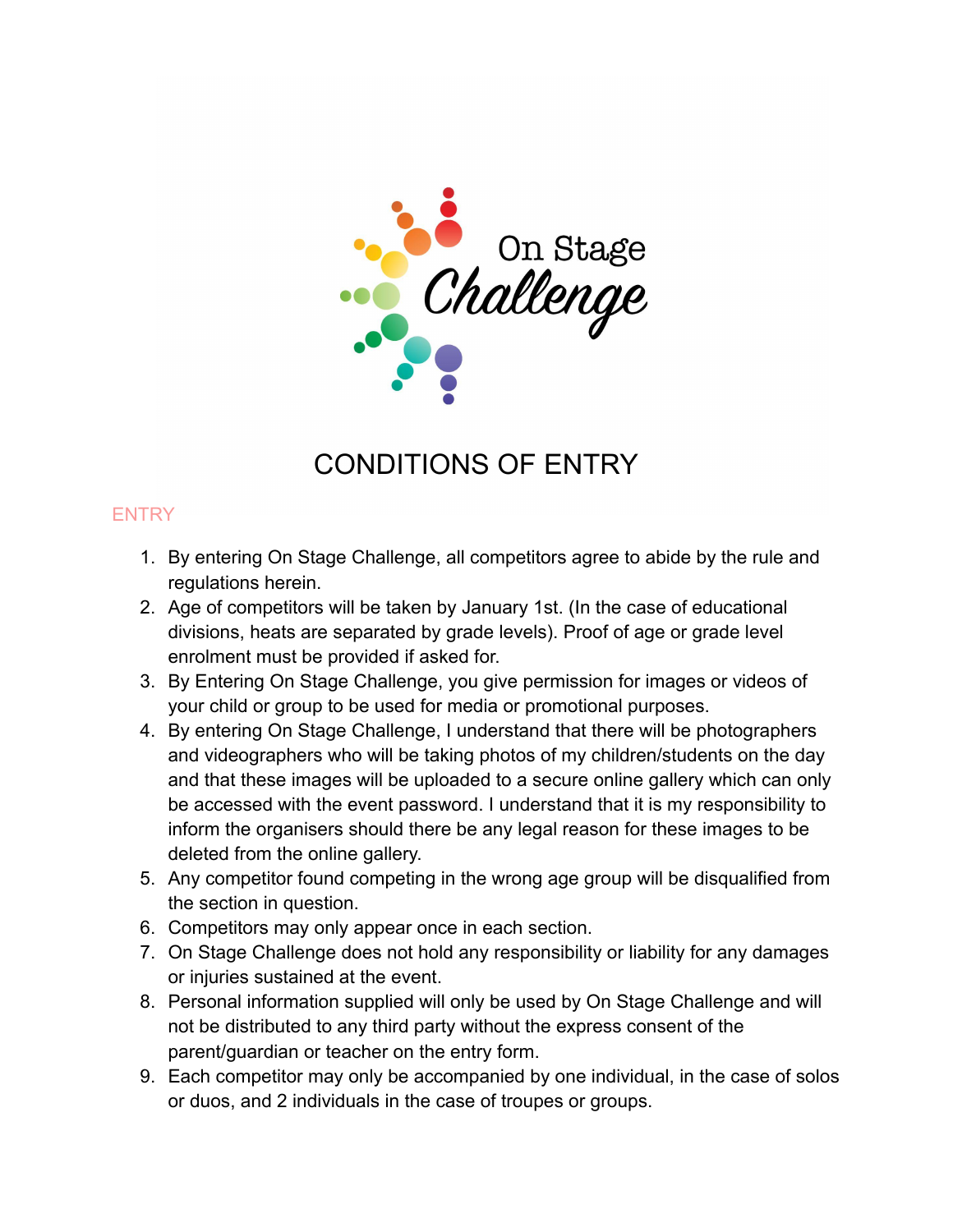- 10.Bullying will not be tolerated at On Stage Challenge. If bullying of any kind occurs, the relevant individuals will be asked to leave the event immediately and their entries will be disqualified.
- 11. The adjudicator's decision is final. No discussion between families/competitors and the adjudicator/s is allowed. If this occurs, the competitor will be disqualified.
- 12.On Stage Challenge reserves the right to join together different age groups to ensure each section has a suitable amount of competitors if there are not enough entries to fill a section.
- 13.If entries are filled before the closing date, On Stage Challenge reserves the right to close entries early.

# THEATRE ETIQUETTE/VENUE RULES

1. The use of alcohol, drugs and smoking is strictly prohibited.

2. All staff at On Stage Challenge reserve the right to refuse entry into the venue.

3. No mobile phones or electronic devices are to be used in the auditorium. All devices are to be switched off.

4. PHOTOGRAPHY AND VIDEOGRAPHY IS STRICTLY PROHIBITED. Anyone discovered filming or photographing in the theatre will immediately be escorted from the premises and their competitor/s disqualified. It is the responsibility of the teachers to make sure that parents know and adhere to this. This is in line with Child protection laws in Australia.

5. In the event of an accident or illness, there will be staff equipped with first aid certification. If emergency medical attention is required, an Ambulance will be called to site – all fees and costs related will be the responsibility of the childs' parent or guardian accompanying them at the event.

6. Our Staff and volunteers will not tolerate any rude or inappropriate language. This will result in immediate disqualification and you will be asked to leave the premises.

7. All competitors will respect other competitors at the event. On Stage Challenge is designed to be a friendly, co-operative environment where each individual walks away feeling encouraged. We encourage cheering and clapping at the end of each performance and a helpful attitude from all attendees and staff.

#### FEES

1. There will be no refunds, exchanges or credits for entries where the competitor can no longer attend the event or has been disqualified.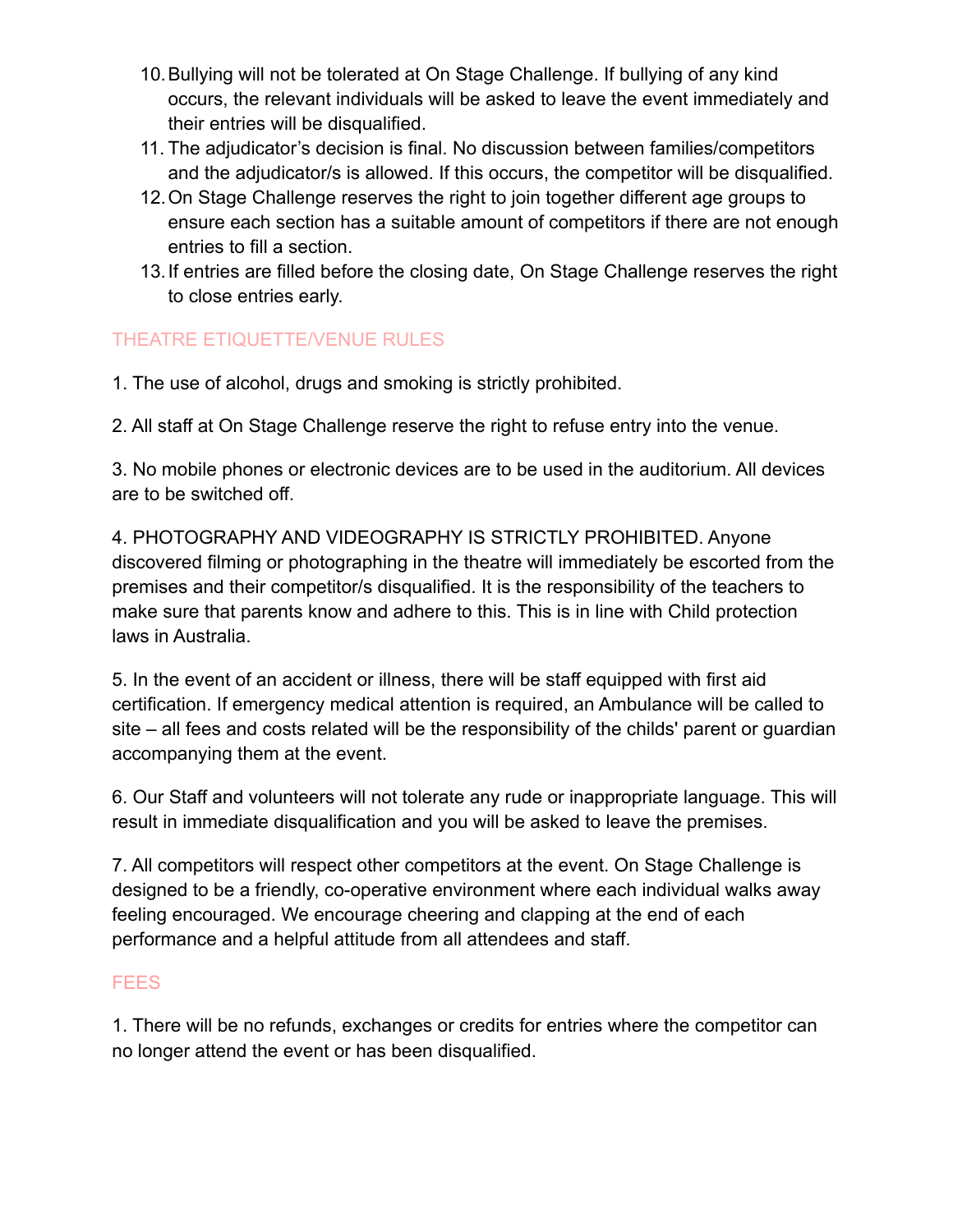2. Unpaid entries will not be accepted. Entries must be paid online to complete your registration for participation in On Stage Challenge.

3. In the event On Stage Challenge has to cancel their competition due to COVID-19 restrictions, or any other unforeseen circumstances, competitors will receive a refund of their entry minus the booking and administration fee.

#### **MUSIC**

1. Each performance will have a strict time limit.

SOLOS TIME LIMIT: 3.5 Minutes

DUOS TIME LIMIT: 3.5 Minutes

TROUPE ENTERTAINMENT PERFORMANCES: 5 Minutes

CHOIR GROUP PERFORMANCES: 5 Minutes

REVUETTE/MUSICAL THEATRE REVUE: 18-20 minutes

2. Music must be age appropriate and include no swearing or coarse language.

3. Music must be uploaded to the dropbox link provided by the closing date. Late music uploads will attract a fee.

4. Each music item uploaded must be labelled with the name of the competitor, the section name and section number.

5. If music fails to play or cuts out during routine, competitors will be allowed to restart their performance.

6. If a performer exits the stage during their performance, they will be allowed to perform their routine again for critique only.

#### **PROPS**

1. On Stage Challenge takes no responsibility for props and will not replace or repair any damages.

2. On Stage Challenge is not responsible for moving props on and off stage.

3. Dangerous props are not allowed (scissors, knives, tweezers, matches, etc).

4. Props must be removed from side stage once they have been used.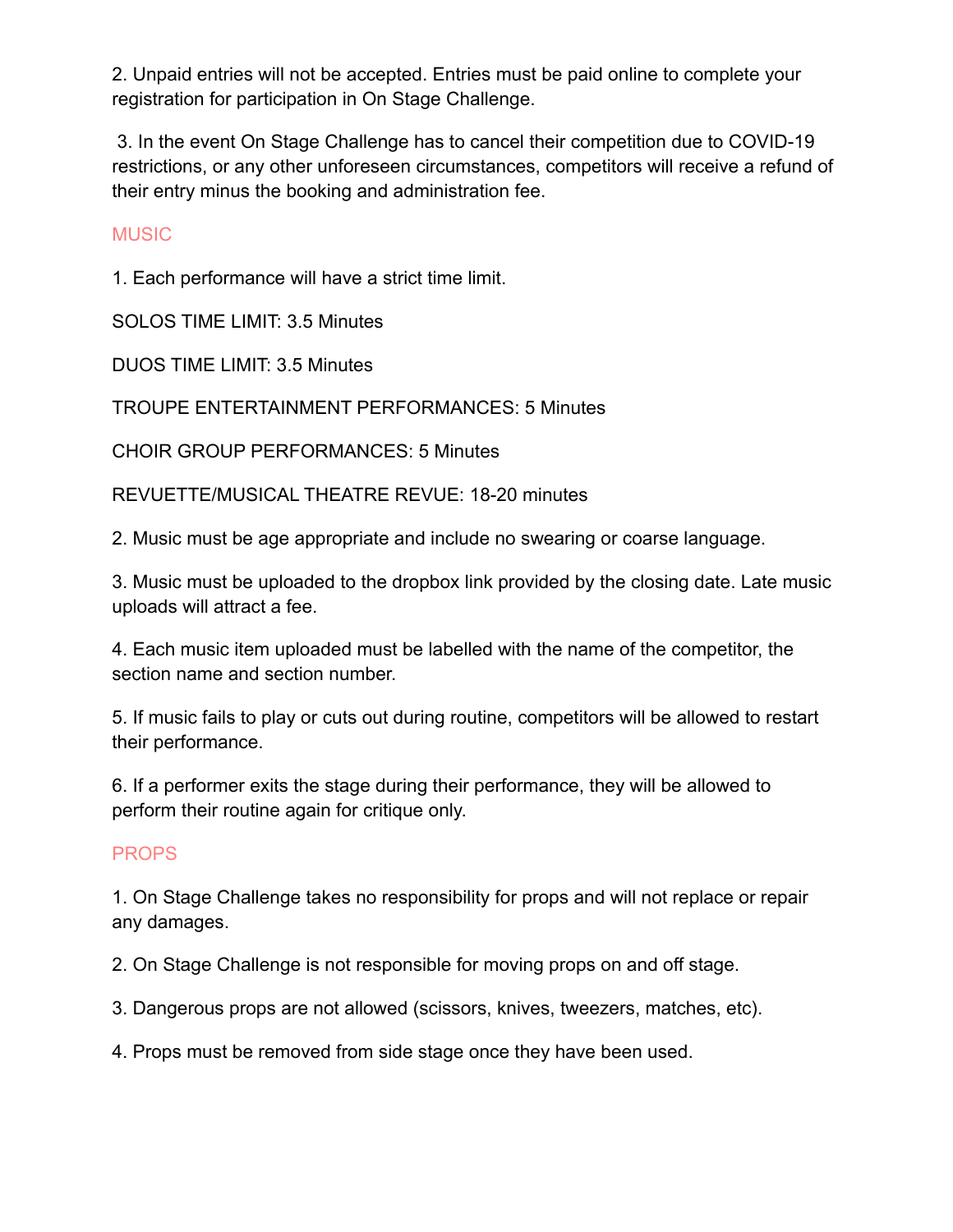5. If your props or sets require more than one individual to place them on stage, a list of these props must be emailed to the organisers no later than 2 weeks prior to the event. If you require access to the loading dock, this must be noted on your email also.

## SINGING AND VOCALS

1. Handheld microphones will be provided for vocal sections. They will not be provided for group performances or entertainment sections.

## AGE LIMITS

1. DUOS/TRIOS/GROUPS - Performers must dance in the age group of the eldest competitor.

2. Solo competitors will not be permitted to perform in sections younger than their age group.

## **THEATRICAL HEATS**

REVUETTE JUNIOR - AGES 4-12

REVUETTE SENIOR - AGES 13-16

REVUETTE OPEN - AGES 17+

JUNIOR SOLO, DUO AND GROUP - UNDER 8 YEARS

INTER SOLO, DUO AND GROUP - AGES 8-12

SENIOR SOLO, DUO AND GROUP - AGES 13-16

OPEN SOLO, DUO AND GROUP - AGES 17+

#### **ACADEMIC HEATS**

PRIMARY DIVISION REVUETTE - GRADES PREP-6

SECONDARY DIVISION REVUETTE - YEAR 7-12

SPECIAL DEVELOPMENTAL SCHOOL REVUETTE - YEARS PREP-12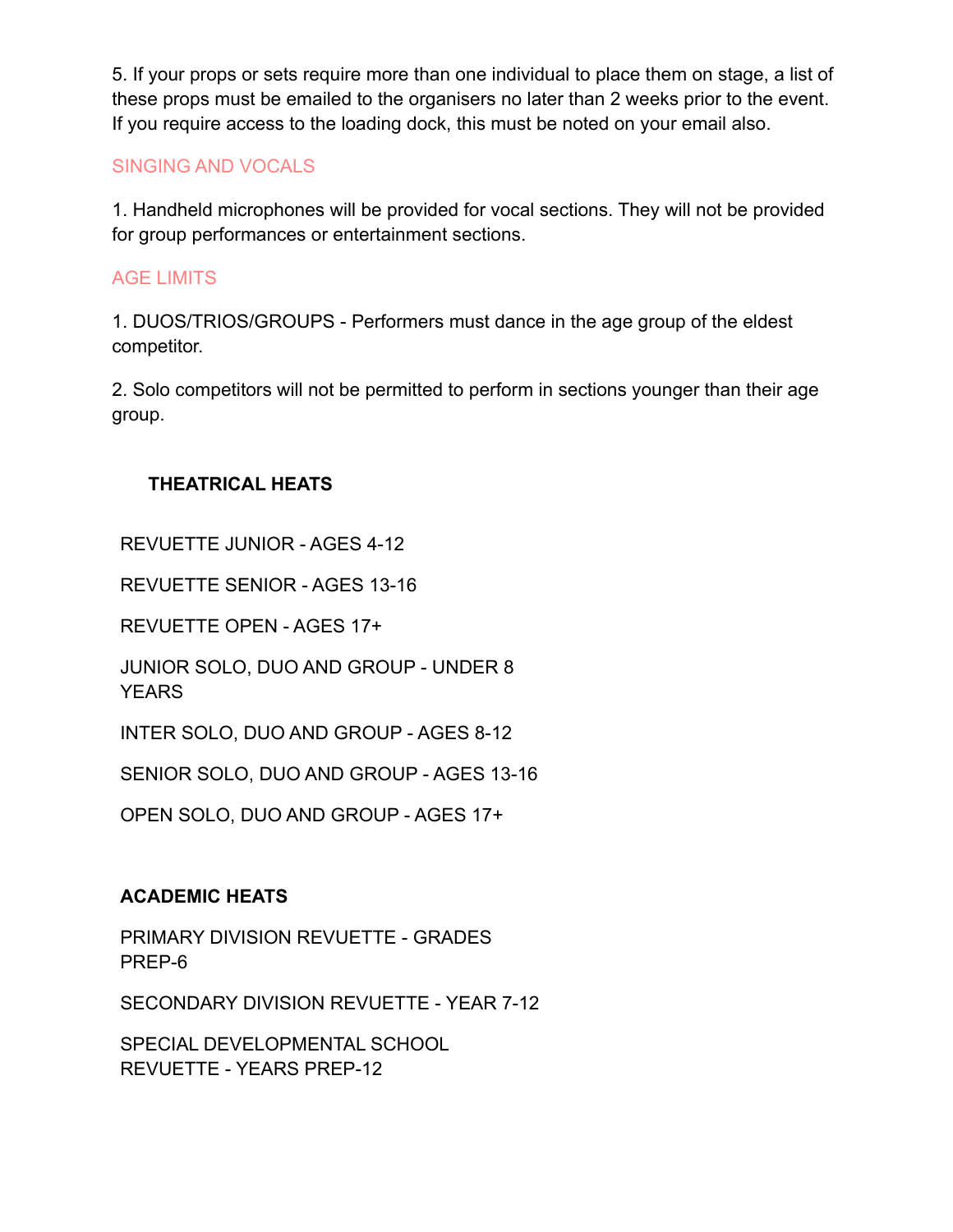#### PRIMARY CHOIR DIVISION - GRADES PREP-6

## SECONDARY CHOIR DIVISION - YEAR 7-12

SPECIAL DEVELOPMENTAL SCHOOL CHOIR - YEARS PREP-12

# OUTLINE OF SECTION AND ADJUDICATOR GUIDELINES

- 1. Open Entertainment Solos
- 2. Vocal Solos
- 3. Duos/Trios Quads Open Entertainment Solos
- 4. Groups/Troupes Open Entertainment
- 5. Revuette Sections
- 6. School Choirs (Academic Schools Only)

THEATRICAL SCHOOL HEATS:-

● Open Entertainment Solos and Duos -

This section must include some form of Vocal aspect, whether speaking or singing. Adjudication will be made on an entertainment basis and not only technique. The criteria for adjudication will be sectioned into 3 main areas.

- Creativity: performers will receive a score out of 10 for the creativity or theme of the performance. We encourage "out of the box" thinking and items which are unusual and not mainstream concepts.
- Application: performers will receive a score out of 10 for the implementation of their idea. What have you used to bring your performance to life? ie costumes, props and music
- Overall Performance: performers will receive a score out of 10 for their overall performance of the routine. What personal energy did you bring? Facial expressions, how well rehearsed was your idea? How was your technique for dance, drama and singing aspects of the performance?
- Vocal Solos -

Adjudication will be made on an entertainment basis as well as technique. The criteria for adjudication will be sectioned into 3 main areas.

- Technique: Performers will receive a score out of 10.
- Presentation: Performers will receive a score out of 10.
- Overall Performance: Performers will receive a score out of 10.
- Open Entertainment Groups -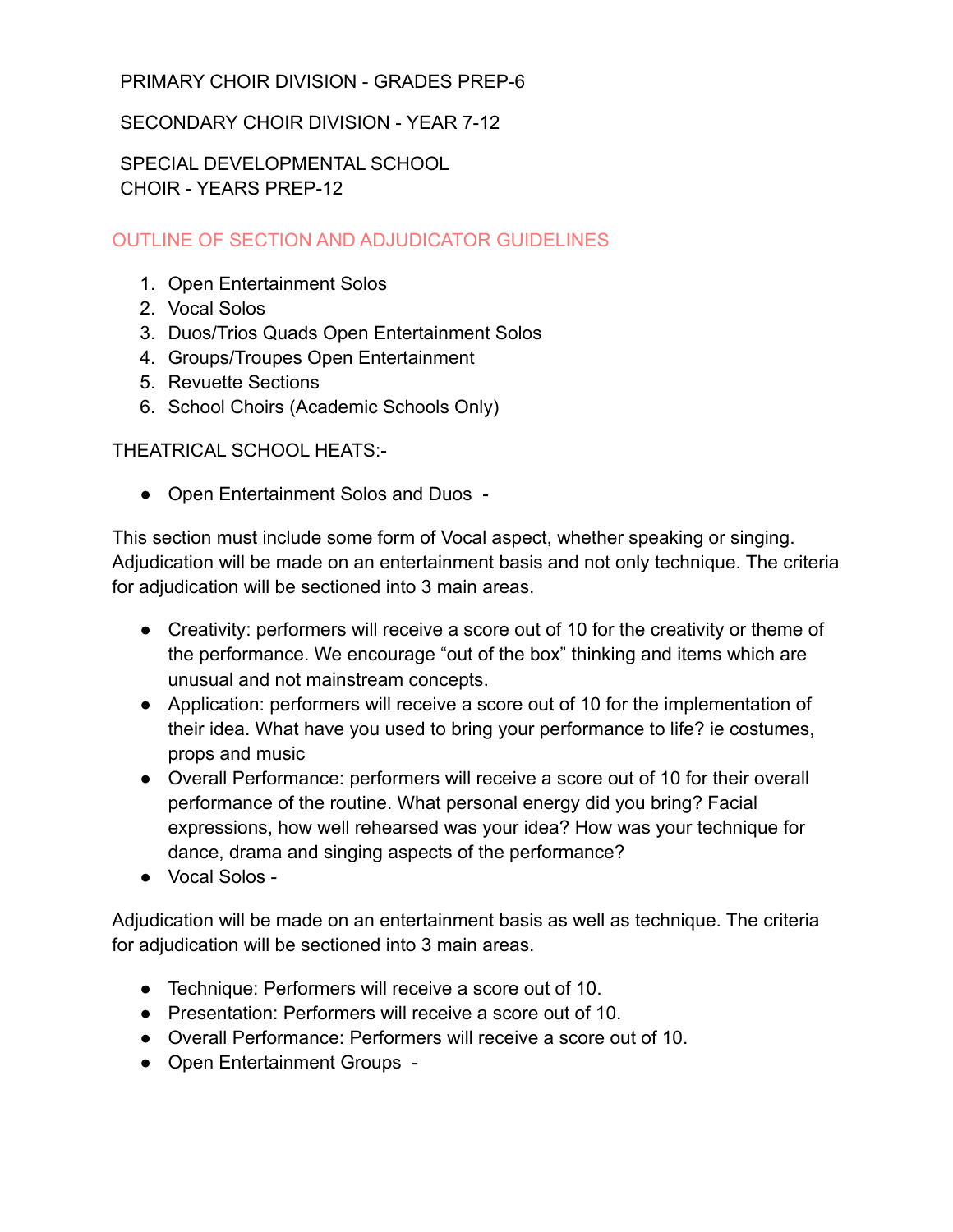This section must include some form of vocal aspect, whether speaking or singing. Adjudication will be made on an entertainment basis and not only technique. The criteria for adjudication will be section into 3 main areas.

- Creativity: performers will receive a score out of 10 for the creativity or theme of the performance. We encourage "out of the box" thinking and items which are unusual and not mainstream concepts.
- Application: performers will receive a score out of 10 for the implementation of their idea. What have you used to bring your performance to life? ie costumes, props and music
- Overall Performance: performers will receive a score out of 10 for their overall performance of the routine. This will be inclusive of technique and unity within the performance.

At the end of these sections, the following will be awarded:-

Best Costume

Best Concept

Most Unique Performance

Adjudicators Choice Award

On Stage Challenge Award

Highest Overall Performance (this is the highest scored performance overall)

● Musical Theatre Production -

This is a revuette section. Groups must complete a musical revue based around a theme. These themes will be printed in the program and can either be similar to a traditional musical or a broader theme such as "dreamtime". Performers will be adjudicated based on the following criteria.

- Creativity: performers will receive a score out of 25 for the application of their theme. Adjudicators will be looking at how and what the group have used to implement their theme. What costumes and props have been used to draw the audience into their performance.
- Fluency: performers will receive a score out of 25 for the fluency of their performance. Adjudicators will be looking at how the group's performance flows in relation to transitions and concepts.
- Entertainment: performers will receive a score out of 25 for overall entertainment of the concept and performance. How engaged was your audience by your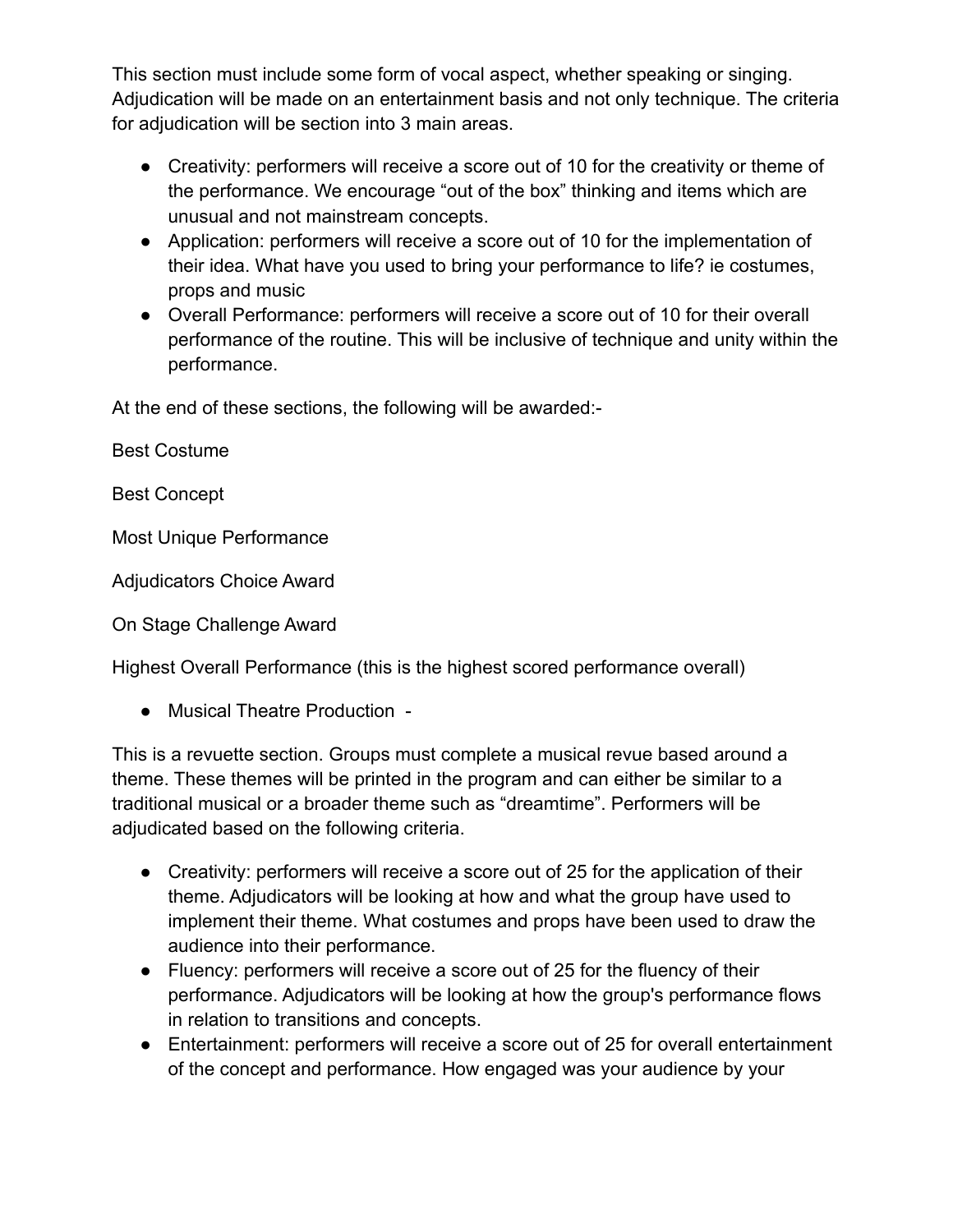performance? Was the adjudicator drawn and transported into your performance?

● Overall Performance: performers will receive a score out of 25 for their overall performance. This is an overall look at technique and unity throughout the performance.

At the conclusion of this section, the following awards will be given:-

Best Costumes

Best Overall Concept

Exceptional Scenery and Props

Most Unique Performance

Adjudicators Choice Award

On Stage Challenge Award

Highest Overall Performance (this is the highest scored performance overall)

#### ACADEMIC SCHOOL HEATS

This is a revuette section. Groups must complete a musical revue based around a theme. These themes will be printed in the program and can either be similar to a traditional musical or a broader theme such as "dreamtime". Performers will be adjudicated based on the following criteria.

- Creativity: performers will receive a score out of 25 for the application of their theme. Adjudicators will be looking at how and what the group have used to implement their theme. What costumes, props or backdrops have been used to draw the audience into their performance.
- Fluency: performers will receive a score out of 25 for the fluency of their performance. Adjudicators will be looking at how the group's performance flows in relation to transitions and conception. How did stage crew assist in the fluency of the performance.
- Entertainment: performers will receive a score out of 25 for overall entertainment of the concept and performance. How engaged was your audience by your performance? Was the adjudicator drawn and transported into your performance?
- Overall Performance: performers will receive a score out of 25 for their overall performers. This score is an overall look at technique and unity throughout the performance.